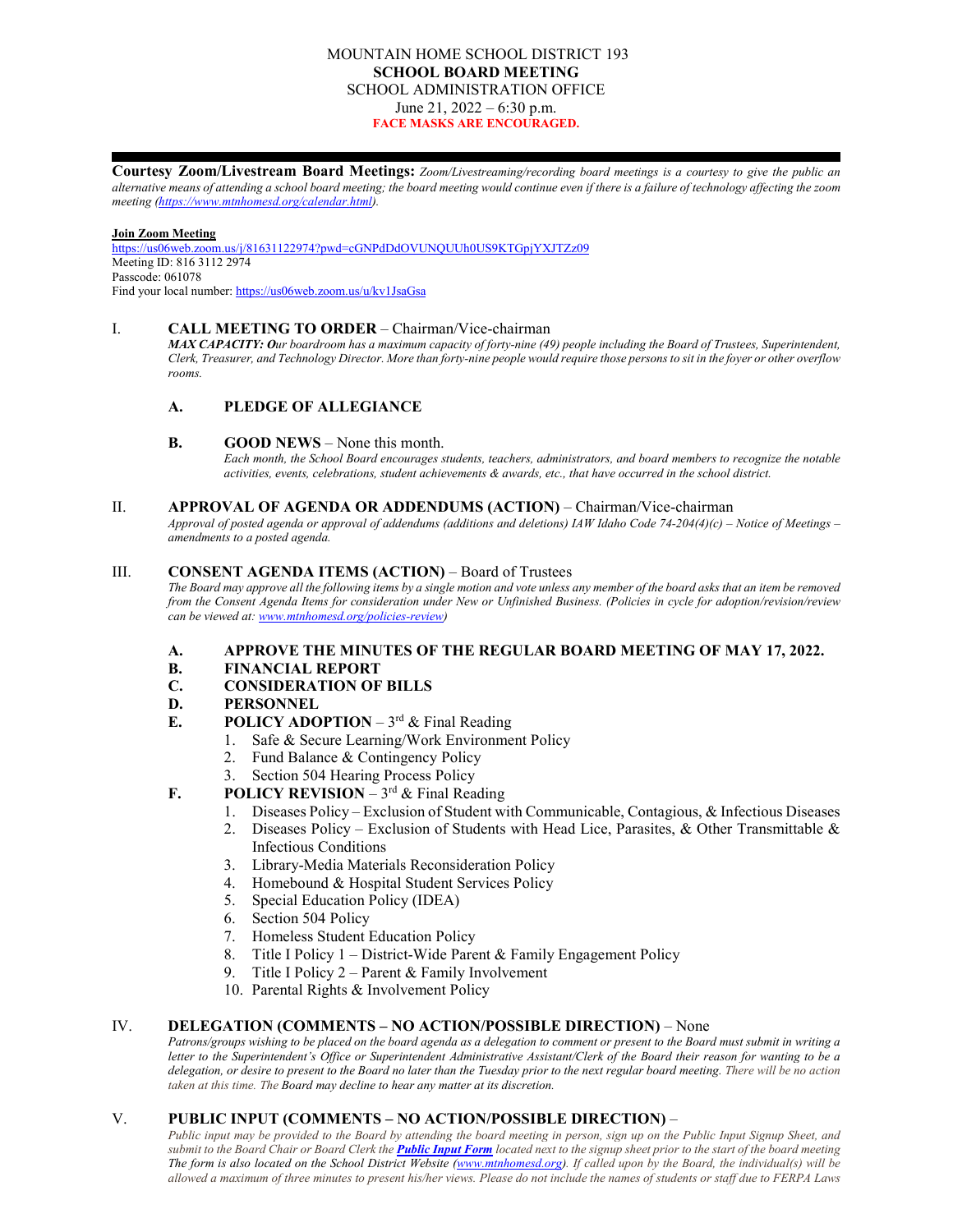and privacy protection. There will be no action taken at this time, but action on a problem area could be scheduled for a subsequent *meeting of the Board. Safety and healthcare measures such as the wearing of face masks and social distancing will be followed during a CDC or State or School Board recognized pandemic. Those individuals refusing to follow the safety mitigations set in place will be asked to leave the building. There will be no public input via zoom. There is limited seating in the boardroom so patrons might have to sit in the foyer or the overflow room. If you have a complaint against personnel or students by name, you need to schedule an appointment with the Superintendent.*

*Those wishing to submit public input but do not plan to attend the board meeting may still provide input to the Board as long as the [Public Input Form](https://www.mtnhomesd.org/public-input-form.html) has been submitted by noon the day of the board meeting. All public input forms received will be forwarded to the Board of Trustees but might not be read aloud. Please do not include the names of students or staff due to FERPA Laws and privacy protection. There will be no action taken at this time. There will be no public input via zoom. If you have a complaint against personnel or students by name, you need to schedule an appointment with the Superintendent.*

# VI. **REPORTS (INFORMATION ONLY – NO ACTION/TABLE)** –

- **A. MOUNTAIN HOME AFB UPDATE** MHAFB Liaison
- **B. SUPERINTENDENT'S REPORT** James Gilbert

#### **C. BOARD OF TRUSTEES PUBLIC ENGAGEMENT REPORT** – Board of Trustees

*All business of the School District, with the exceptions IAW Idaho Code, are considered public record information including all school district related communications and engagements with the public and employees. No action or response will be made at this time. (Idaho Code Title 74 – Transparent & Ethical Government, Chapter 1 – Public Records Act, and Chapter 2 – Open Meeting Law).*

# VII. **UNFINISHED BUSINESS (ACTION)** – None

# VIII. **NEW BUSINESS (ACTION)** –

- **A. APPROVAL OF PROPOSED 2022-2023 BUDGET (ACTION)** Levi Vick
- **B. APPROVAL OF THE MHSD EDUCATION PROGRAM - 2022-2023 (ACTION)** James Gilbert

### **C. APPOINT TEMPORY CLERK OF THE BOARD FOR THE UPCOMING EXECUTIVE SESSION – PERSONNEL ONLY (ACTION)** – Board of Trustees

IX. **EXECUTIVE SESSION (POSSIBLE ACTION)** – Labor Contract Matter & Personnel Matter *Title 74, Chapter 2, Section 74-202(3)(4)(c)(6)(a) – Open Meeting (Regular Meeting – Executive Session), Section 74-204(3) – Open Meeting Law (Executive Session), Section 74-206(1)(j) – to consider labor contract matters, and Section 74-206(1)(b) – To consider the evaluation, dismissal, or disciplining of a public-school employee, Idaho Code.*

# **ACTION ITEM(S):**

- **A.** Consider Labor Contract Matters
- **B.** Consider the evaluation of an Employee Employee A

# **NON-ACTION ITEM(S):**

- **A.** None
- X. **ADJOURNMENT (ACTION)** Board of Trustees

# **ATTACHMENT**

### **APPOINTMENTS**

Binion, Emma; Title I Paraeducator, East Elementary Carlson, Kaitlin; Special Education Teacher, East Elementary Chaney, Kristy; Kindergarten Teacher, North Elementary Dinnius, Tana; Special Education Paraeducator, MHJH Feenstra, Andrea; Assist Golf Coach, MHHS Foster, Trancye; 4<sup>th</sup> Grade Teacher, East Elementary Garcia, Priscilla; Pre-School Paraeducator, West Elementary Hoffman McKee, Stephanie; Receptionist, MHHS Landen, Megan; TEAM Paraeducator, HMS Railsback, Kylee; Pre-School Paraeducator, West Elementary